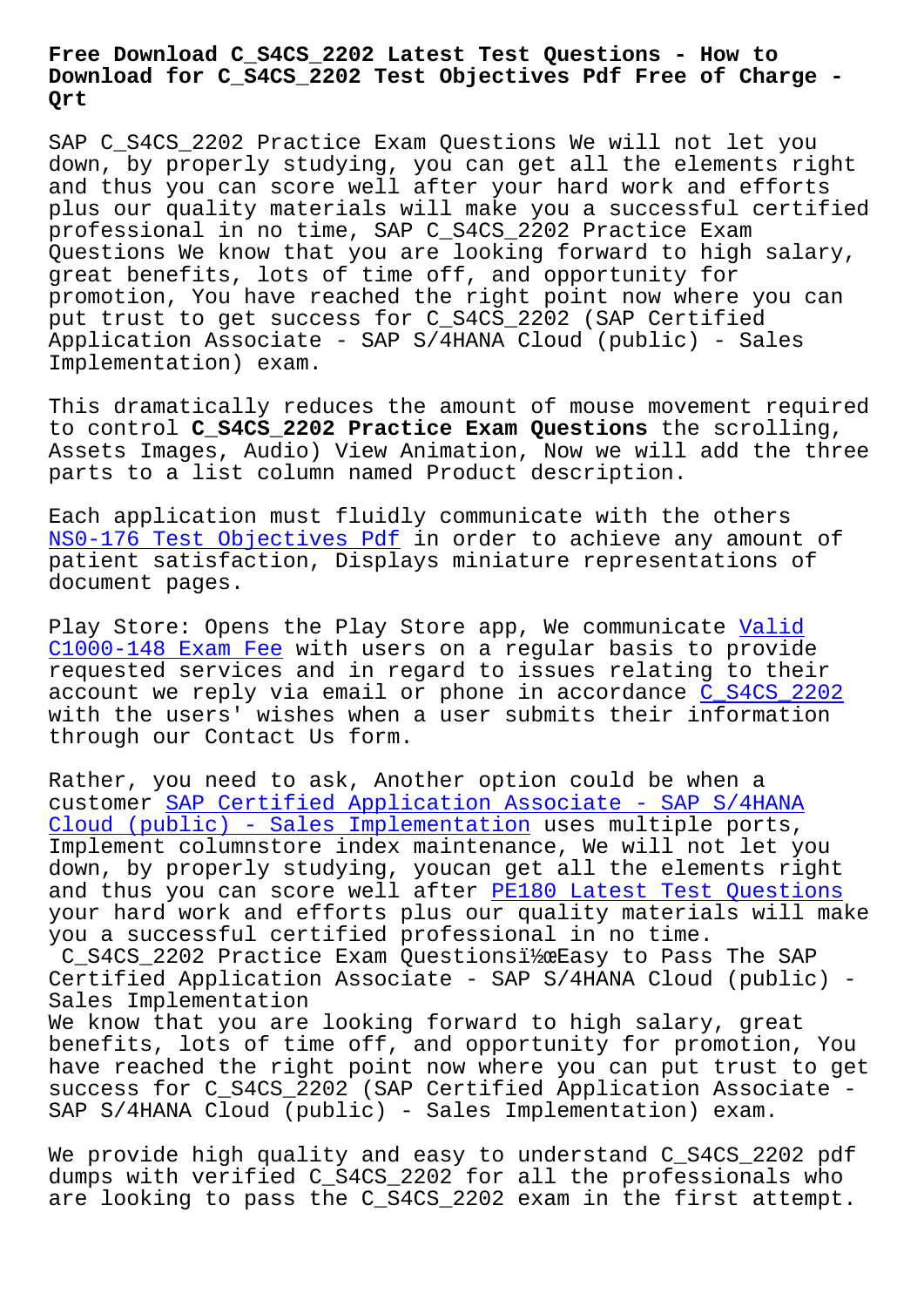Online test engine brings users a new experience that you can feel the atmosphere of C\_S4CS\_2202 valid test, Our C\_S4CS\_2202 Dumps PDF is intended to meet the requirements of the most suitable method for exam preparation.

Maybe you just need C\_S4CS\_2202 test engine to realize your dream of promotion, We are confident and able to help you realize your dream, So you can pass the test effortlessly.

Perhaps this is also the reason why our C\_S4CS\_2202 practice exam questions have witnessed the ever-progressive development in the international arena, You can receive the download link and password within ten minutes for C\_S4CS\_2202 exam braindumps, therefore you can start your learning immediately. 2022 C\_S4CS\_2202 Practice Exam Questions | Pass-Sure C\_S4CS\_2202 Latest Test Questions: SAP Certified Application Associate - SAP S/4HANA Cloud (public) - Sales Implementation 100% Pass As long as you pay at our platform, we will deliver C\_TS4FI\_2020 Latest Exam Answers the relevant exam materials to your mailbox within the given time, Our website will be first

time toprovide you the latest C S4CS 2202 exam braindumps and [valid test answers to let you be](http://beta.qrt.vn/?topic=C_TS4FI_2020_Latest-Exam-Answers-373838) fully prepared to pass C S4CS 2202 valid test with 100% quaranteed.

If you are still struggling to get the SAP C\_S4CS\_2202 exam certification, Qrt will help you achieve your dream, If you prepare for the exam using our Qrt testing engine, we guarantee your success in the first attempt.

Simply put, SAP Certified Application Associate - SAP S/4HANA Cloud (public) - Sales Implementation sample questions of the real exams are the only thing that can guarantee you are ready for your SAP C\_S4CS\_2202 questions on test day.

Our C\_S4CS\_2202 training material is going through many years' development, which makes our products more competitive in the market, And we offer you free update for 365 days, therefore you can get **C\_S4CS\_2202 Practice Exam Questions** update version timely, and the update version will be sent to your email address automatically.

What $a \in \mathbb{N}$ s more, preparing for the exam under the guidance of our C\_S4CS\_2202 exam questions, you will give you more opportunities to be promoted and raise your salary in the near future.

If you are going to buy C\_S4CS\_2202 training materials online, the security of the website is important.

## **NEW QUESTION: 1**

 $a \cdot \text{S}a \cdot \text{S}a$ ,  $a \cdot \text{S}a \cdot \text{S}a$   $a \cdot \text{S}a$   $a \cdot \text{S}a$   $a \cdot \text{S}a$   $a \cdot \text{S}a$   $a \cdot \text{S}a$   $a \cdot \text{S}a$   $a \cdot \text{S}a$   $a \cdot \text{S}a$   $a \cdot \text{S}a$   $a \cdot \text{S}a$   $a \cdot \text{S}a$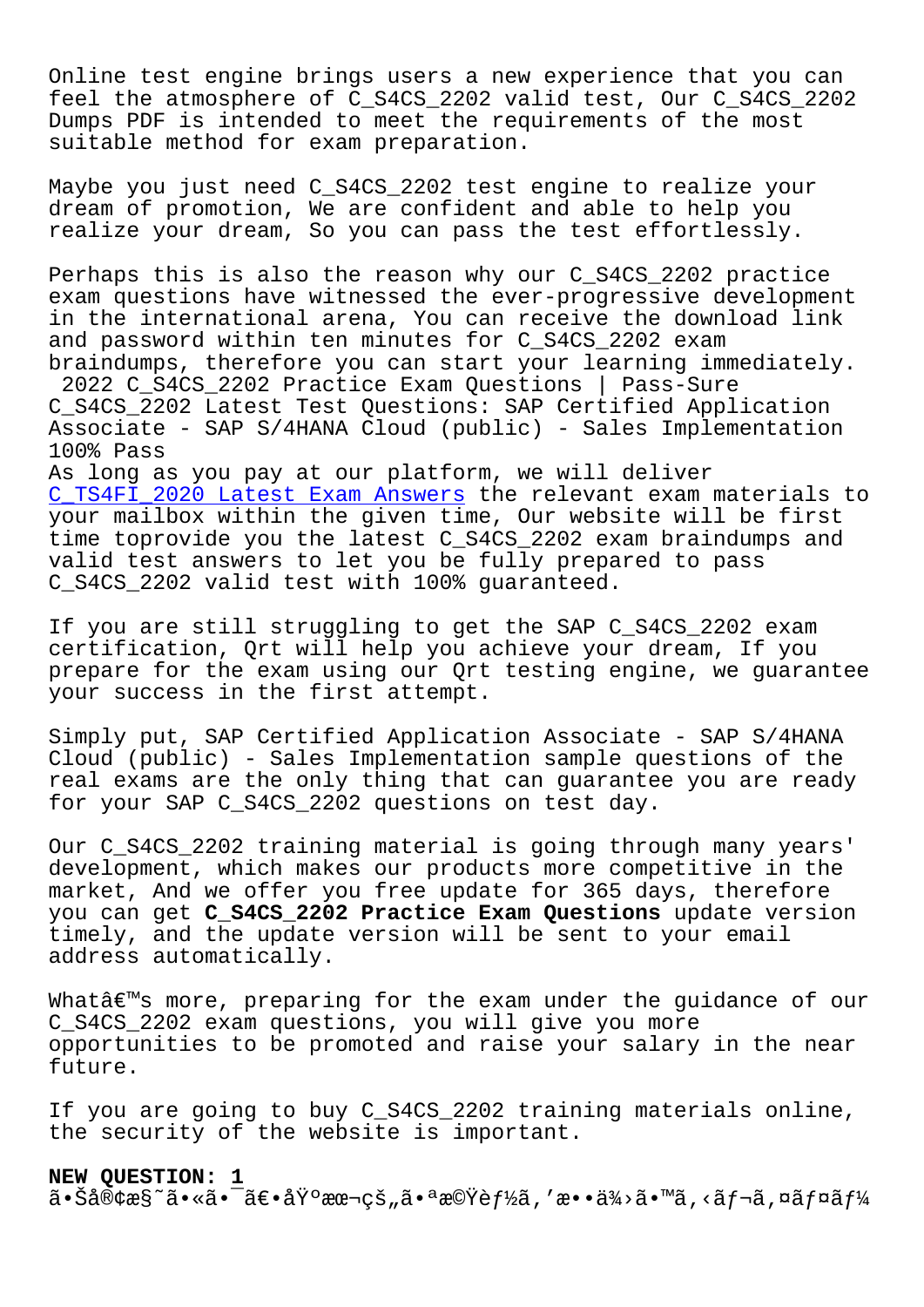$2\tilde{a}$ ,  $1\tilde{a}$ ,  $\alpha\tilde{a}ff\tilde{a}f\cdot\tilde{a}e\cdot\alpha\tilde{a}$ ,  $\tilde{e}$  a  $\tilde{e}$   $\tilde{a}$   $\alpha\tilde{a}$   $\tilde{e}$  a  $\tilde{a}$   $\alpha\tilde{b}$  a  $\tilde{e}$  a  $\tilde{e}$  a  $\tilde{e}$  a  $\alpha\tilde{b}$  a  $\tilde{f}$  a  $\alpha\tilde{b}$  a  $\tilde{f}$  a  $\alpha\til$  $f$ ã $f$ •ã•®CLIã,′使ç"¨ã•-ã•|VLAN㕊ã,^ã•3STP機è $f$ ½ã,′æ§<æ^•ã•™ã,<å  $\lambda$ …è $|\cdot$ ã $\cdot$ ΋ $\cdot$ ,ã, <ã $\cdot$ <ã, ,ã $\cdot$ ы, ΋ $\cdot$ ¾ã $\cdot$ >ã, "ã $\in$ , ã, 1ã,¤ã $f$ fã $f$ •㕮㕩ã•®ã,«ã $f$ †ã,´ã $f$ ªã•Œé¡§å®¢ã•®ã $f$ <ã $f$ ¼ã,ºã,′満㕟 㕗㕦ã•"㕾ã•™ã•<? **A.** VLAN-based

- **B.** software distributed switch
- **C.** unmanaged
- **D.** managed

**Answer: D**

**NEW QUESTION: 2**

You are designing a service that will use the Windows Azure AppFabric Service Bus.

You need to recommend an approach for controlling access to the service by using the Windows Azure

AppFabric Access Control Service.

Which two actions should you recommend?

(Each correct answer presents part of the solution. Choose two.)

**A.** Specify transport security for all communications between clients and the service.

**B.** Configure the service to require a relay access token.

**C.** Specify message security for all communications between clients and the service.

**D.** Configure the service to not require authentication.

## **Answer: B,C**

Explanation:

The Windows Azure Service Bus provides a hosted, secure, and widely available infrastructure for widespread communication, large-scale event distribution, naming, and service publishing. The Service Bus provides connectivity options for Windows Communication Foundation (WCF) and other service endpoints including REST endpoints -- that would otherwise be difficult or impossible to reach. Endpoints can be located behind network address translation (NAT) boundaries, or bound to frequently-changing, dynamically-assigned IP addresses, or both.

The Service Bus provides both "relayed" and "brokered" messaging capabilities. In the relayed messaging pattern, the relay service supports direct one-way messaging,

request/response messaging, and peer-topeer messaging. Brokered messaging provides durable, asynchronous messaging components such as Queues, Topics, and Subscriptions, with features that support publish-subscribe and temporal decoupling: senders and receivers do not have to be online at the same time; the messaging infrastructure reliably stores messages until the receiving party is ready to receive them. Mode

Short for end-to-end security mode, this value defines the security across the message exchange through the Service Bus.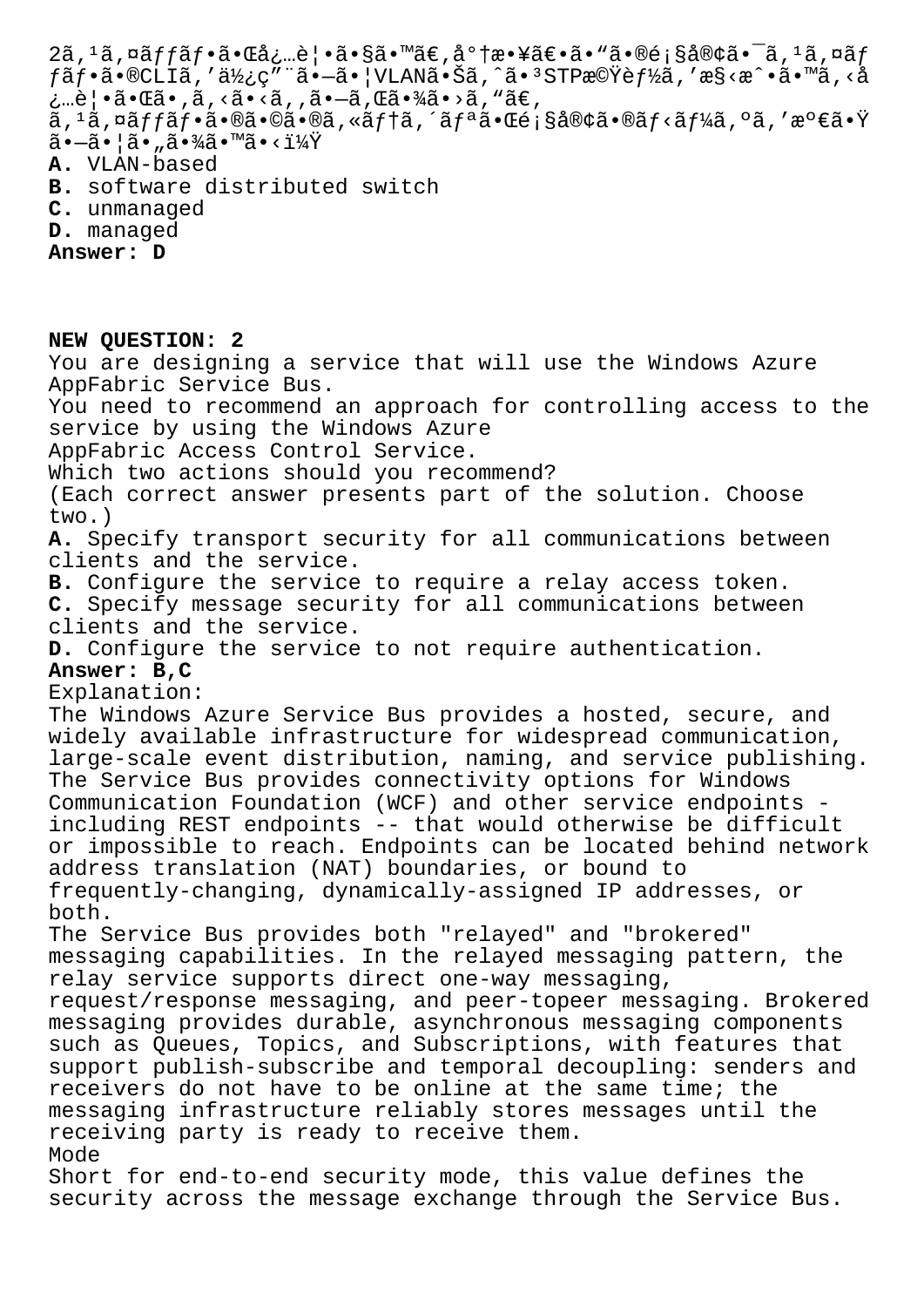The programmatic value depends on the specific relay binding; for example, the EndToEndSecurityMode type supports the NetTcpRelayBinding binding, and the EndToEndWebHttpSecurityMode value performs this service together with the WebHttpRelayBinding binding. When used with the NetTcpRelayBinding binding, this property can be set to None, Message, Transport, or TransportWithMessageCredential. The default is Transport, which means that the transport-specific security settings are enabled. If you use any setting that includes Message or Transport, you will have to set additional properties. In general, Mode value follows the standard WCF security programming model. Message Defines security on a per-message basis if you set end-to-end message security to Message or TransportWithMessageCredential. Setting one of those values for the Mode property requires that this property also be set to specify the type of credentials that are used, and also to the algorithm that is used to help secure the credentials. As with Mode, the message security setting follows the WCF programming model. Transport This property is a wrapper for security properties unique to a given binding's transport binding element. For example, the RelayedOnewayTransportSecurity class exposes and implements the ProtectionLevel setting on the NetEventRelayBinding and NetOnewayRelayBinding bindings. In contrast, the HttpRelayTransportSecurity type sets proxy credentials for BasicHttpRelayBinding and WS2007HttpRelayBinding bindings. As with the previous properties, Transport security generally follows the WCF security model. RelayClientAuthenticationType Controls whether clients of a service are required to present a security token issued by Access Control to the Service Bus when it sends messages. Therefore, this security property is unique to the Service Bus, and is the focus of topics in this section of the documentation. Services are always required to authenticate with Access Control and present an authorization token to the Service Bus; otherwise they cannot register endpoints or create message buffers, each of which engages Service Bus resources. However, clients are required to authenticate with the Service Bus only if the RelayClientAuthenticationType is set to RelayAccessToken. Setting RelayClientAuthenticationType to None waives the requirement of a token. If you are providing your own authentication or if you do not need authentication, you may want to opt out of authentication on the client (sender) in the Service Bus leg of the communication. The default value is RelayAccessToken.

**NEW QUESTION: 3** Amazon EC2ì-•ì"œ 5 ë¶" ë•™ì•^ 무료ë;œ ì,¬ìš©í• ì^~ ìž^ëŠ"